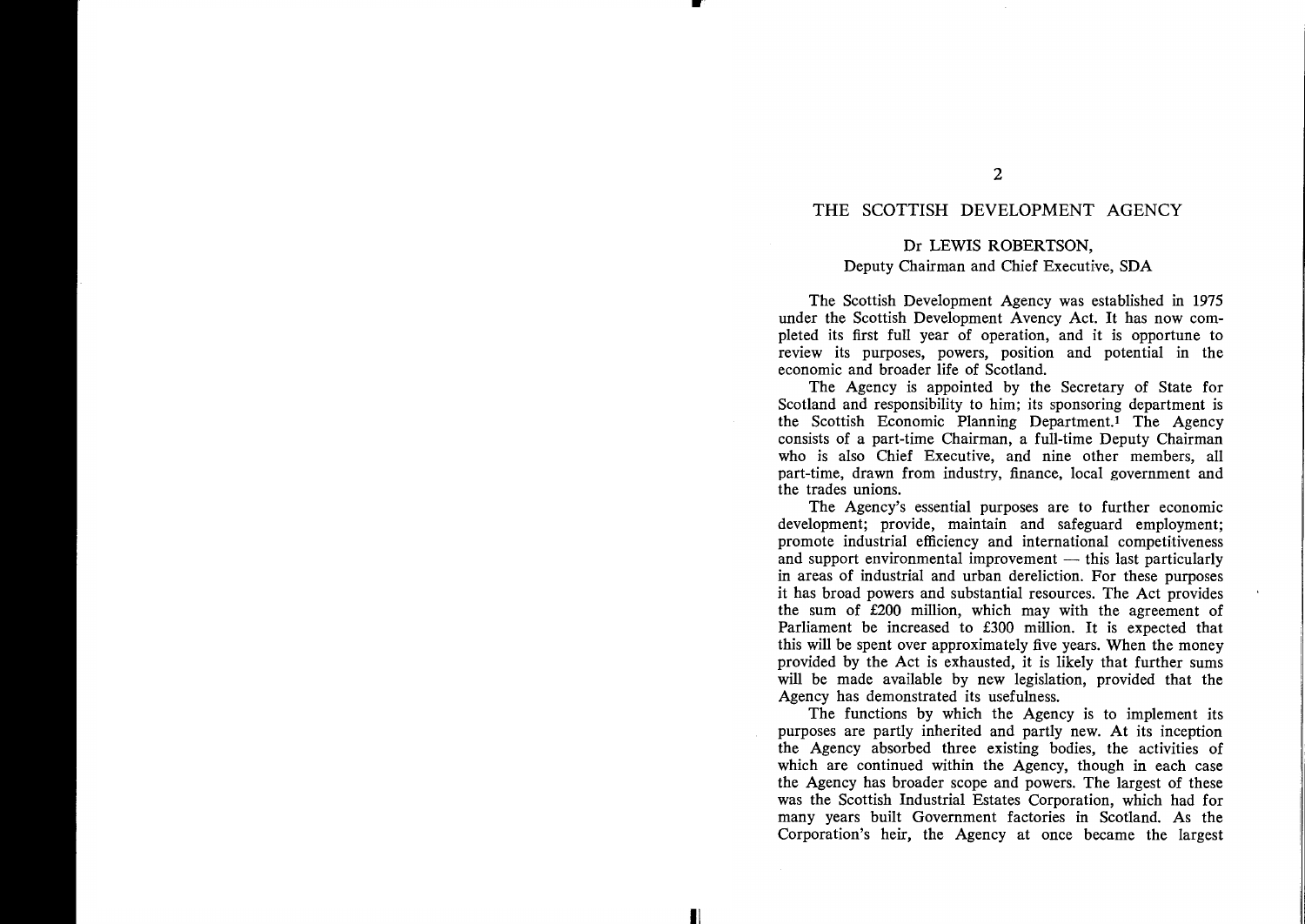industrial landlord in the country, with some twenty-five million square feet of factory space. The second of the pre-existing organisations was the Small Industries Council for the Rural Areas of Scotland (SICRAS) which, like the Industrial Estates Corporation, had an established place in Government regional policy, fostering the development of small businesses in rural areas, in villages and small towns. And the third component was the section of the Scottish Development Department which had been responsible for administering grants to local authorities for the purpose of derelict land clearance, and which, in the Agency, is expanding as a Land Renewal Unit with wider functions.

To these inherited activities were added major new tasks:  $investment$  in industry  $-$  not only in terms of money, but also by way of advisory services and management improvement; industrial promotion  $-$  particularly the attraction of inward investment; and the undertaking or co-ordination of major comprehensive urban development schemes.

At first glance it may not be obvious that these various functions should be combined in one body. In particular, it is arguable (and has from time to time been argued) that the Land Renewal and the related Urban Renewal functions do not necessarily harmonise with the more clearly industry-related functions of industrial investment and factory building. There is, however, a substantial and respectable case for arguing that environmental improvement has an important part to play in attracting and keeping industry and that the landscape and townscape of the older industrial parts of Scotland are so blighted as to deter people and firms from working in them; and this argument has prevailed. The Agency could, it was felt, by bringing together there various functions, concentrate more intently upon the tasks of industrial investment and economic development, of job creation and retention, and on a general uplift of Scottish industrial capability, strength and quality. And experience so far supports the view that these at first sight disparate functions have been rightly brought together to achieve a unified approach.

Each of the Agency's main lines of action is important in its own way. That they are of equal importance is illustrated by the expectation that expenditure respectively on industrial investment, on factory building and on land renewal will be of approximately the same order of magnitude. That said, the function which is at once potentially the most creative, and possibly the most contentious, is that of industrial investment. It is useful, therefore, to consider this task first and at greatest length though one must remember that it takes place against a continuing background of other activity.

The work of the Agency in making industrial investments has to be related and keyed to the needs of Scottish industry. Some of these are obvious, and are generally recognised; some are more specialised, and less well known, but are not thereby less important.

Scotland has some vigorous and efficient firms in technologically advanced industry but relative to the United Kingdom as a whole, it has a disproportionate share of older industries, some of which are in static and some in declining markets. So we need to improve the balance, and increase the proportion of modern, often science based, industries. Yet we also need to recognise that many of the traditional industries will continue for years to come to play an important part in the Scottish economy, and a vital part in the life of particular areas of the country. We need therefore to strengthen and modernise such industries and help them to improve their share of world markets.

Just as Scotland has somewhat less than its share of modern industry, so it has somewhat less than its due proportion of indigenous industry, of companies whose ownership and management are Scottish-based. The plants or companies that are controlled from bases elsewhere in the United Kingdom or abroad have contributed a great deal to the Scottish economy in employment, in technological advance and in the cultivation of new skills. There is still in Scotland ample room, in every sense, for further inward investment of this kind, and the Agency offers its buildings, its facilities and its services unreservedly to externally owned companies or plants. There are, however, strong arguments for encouraging the further development of indigenous industry and an increase in the proportion of Scottishbased companies. The arguments are not chauvinistic or political, but rest in the fact that the existence of a greater number of decision-making centres in Scotland will encourage and hold men of talent, and strengthen the total Scottish management pool. The Agency will therefore do all it can to assist and support developments that will enhance the indigenous proportion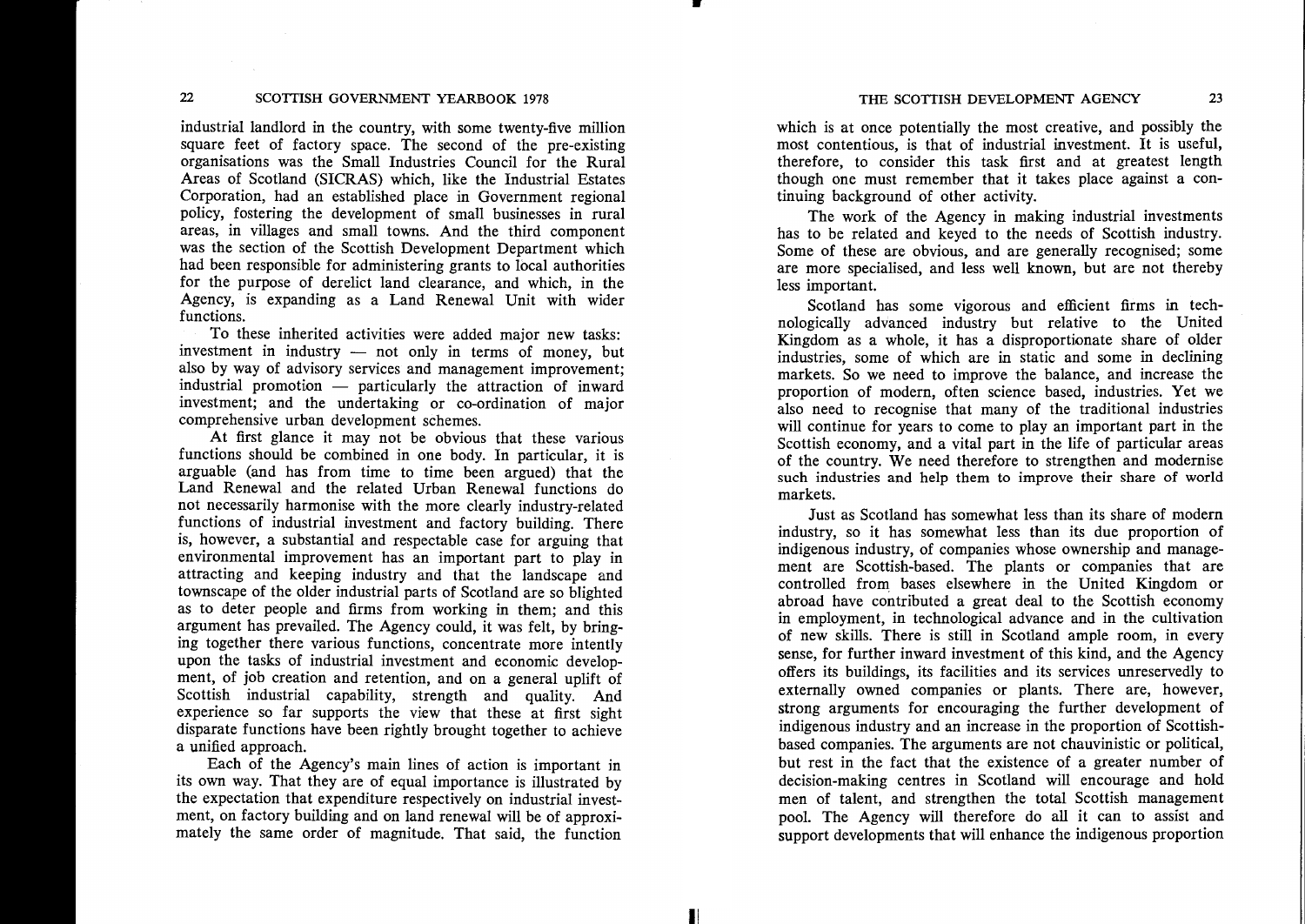of Scottish industry, recognising that this must be a process extending over many years.

A fundamental need is finance: it is here that the Agency is expected to help, and can do so; the cases so far examined have given a useful basis for study of the areas in need. The conclusion is that short-term borrowings are in general well provided for, chiefly by the clearing banks, and that it is equity, risk-taking capital in the broadest interpretation of the term, that is the main area of need, and on which the Agency should concentrate. This is attributable to high inflation and interest rates, to awareness of the risks associated with improper debt/ equity gearing, and to the impact of high personal taxation, including Capital Transfer Tax. Existing sources meet the needs of some companies and some types of development, but by no means all. The Agency is finding a fruitful field of action in helping to meet the equity needs of Scottish industry.

It is important to stress that though the Agency is expected to give weight to social and longer-term economic considerations, especially the strengthening of employment, it is required by Government (particularly by the "Guidelines" laid down by the Secretary of State) to invest only in projects offering the prospect of long-term viability and of appropriate profit. The Agency accepts and welcomes this requirement, because it holds that long run profitability is an essential of sound business and a necessary and salutary discipline on management; it holds firm to the viability test both because it is required to do so and because it is essential to its aim of fostering sound development.

The Agency's powers of industrial investment are broad and flexible. It can give guarantees. It can make loans, upon which it must charge a commercial rate of interest, but may offer considerable adaptability of repayment and other terms. The Agency can, and this is the core investment activity, acquire share capital in companies. It is to be noted that the Agency has no powers of compulsory purchase of shares or of compulsory action of any kind in its investment capacity, and must offer facilities that respond to the wishes or needs of companies.

The Agency sees it as important that it should operate as part of a financial community, and not in isolation; and believes that in virtually every case there will be a need to co-operate with other financial institutions, particularly the clearing banks. It has been a source of much encouragement and of practical help that the banking and financial world in Scotland has resTHE SCOTTISH DEVELOPMENT AGENCY<br>
ponded very positively to the Agency's advent; cordial informal<br>
relations prevail, and there is ready collaboration in specific<br>
cases, many of which have been brought to the Agency by the

bility, prospects and growth in the years to come.<br>
But employment is not the only non-financial factor<br>
influencing the Agency. Developments offering technological<br>
benefit, or the enhancement of the general technical lev

line.\* The total finance committed is now approaching £10

\* *Details are given in the table overleaf.*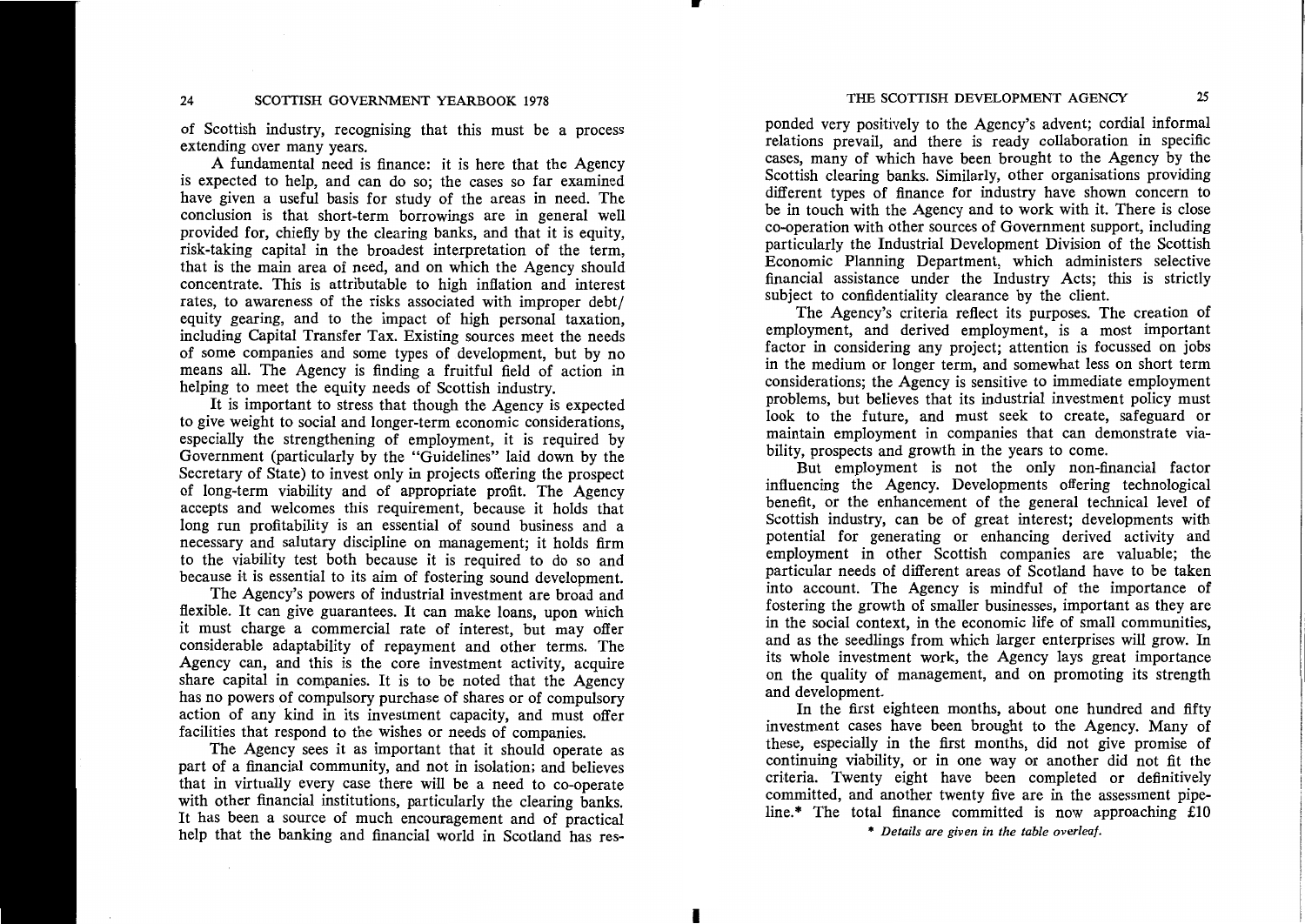| Name                                                 | Location                                                            | Business                              | Investment                                                                                                      |
|------------------------------------------------------|---------------------------------------------------------------------|---------------------------------------|-----------------------------------------------------------------------------------------------------------------|
| Lothian Electric Machines<br>(formerly Ranco Motors) | North Berwick<br>Haddington<br>Livingston                           | Electric Motors                       | £1,275,000 Ordinary Shares<br>£250,000 Loan                                                                     |
| Thistle Knitwear                                     | <b>Shotts</b>                                                       | Knitwear                              | £24,500 Redeemable Preference Shares<br>£245 Deferred Ordinary                                                  |
| R. L. Munro                                          | Edinburgh                                                           | Knitwear                              | £100,000 Ordinary Shares                                                                                        |
| Philcom Electronics                                  | Dunfermline                                                         | Radio/Communications<br>Equipment     | £6,000 Parent Ordinary<br>£10 Ordinary Shares<br>£42,000 Loan                                                   |
| Prosper Engineering<br>Stonefield Vehicles           | Klimarnock<br>Cumnock                                               | Vehicle Manufacture<br>Engineering    | £490,000 Ordinary Shares<br>£245,000 Interest Free Loan<br>£300,000 Convertible Loan<br>£60,000 Ordinary Shares |
| <b>Highland Metals</b>                               | Elgin                                                               | Galvanising                           | £27,499 Ordinary Shares<br>£67,500 Convertible Preference Shares                                                |
| Triadynamics                                         | Perth                                                               | Specialist Nut/Bolt<br>Manufacturers  | £9,500 Ordinary Share<br>£40,500 Convertible Preference Shares<br>£50,000 Loan                                  |
| Clydedock                                            | Glasgow                                                             | Ship Repairers                        | £35,000 Ordinary Shares<br>£65,000 Redeemable Preference Shares                                                 |
| McCrindle Tooling                                    | Kilmarnock                                                          | Toolmakers and Engineers              | £90,000 Loan                                                                                                    |
| M.E.S.L.                                             | Newbridge                                                           | Security Systems, Radar<br>Components | 75,000 Ordinary Shares                                                                                          |
| James Meikle                                         | Kirkcaldy<br>Dysart                                                 | Carpet Manufacture                    | £200,000 Ordinary Shares<br>£300,000 Convertible Loan                                                           |
| <b>British Carpets</b>                               | Kidderminster<br>Cumnock<br>Glasgow                                 | Carpet Manufacture                    | £2,000,000 Convertible Loan Stock                                                                               |
| Inveresk Group                                       | Carrongrove<br>(Denny)                                              | Paper                                 | £500,000 Redeemable Preference Shares<br>£500,000 Convertible Preference Shares                                 |
| Henry Ballantyne & Son                               | Innerleithen<br>Walkerburn<br>Dalkeith<br>Hawick<br>Peebles<br>Ayr. | Knitwear/Textile                      | £750,510 Ordinary Shares<br>£750,000 Loan                                                                       |
| Scofisco                                             | <b>Glasgow</b><br>Islay<br>Tarbert                                  | Fish Processing                       | £575,000 Ordinary Shares<br>£250,000 Loan                                                                       |

27

million. Over and above these investment division cases, there is the steady activity of the Small Business Division applied to its larger number of individually small clients, many of them supported by loans under the specific rules for that sector.

As the last paragraph implies, the Agency's investment work so far has been largely reactive, in the sense of considering and deciding upon proposals brought to it. The Agency is now into a different phase, that of innovation. This is starting from a survey of the employment needs of the various parts of Scotland, and the structural needs of different parts of Scottish industry, and of opportunities available; the Agency's Strategic Planning Unit is drawing on work already done in the Universities and elsewhere, and adding its own immediate focus. As possible developments are identified, the Agency's Industry Directorate will be able to take initiatives, either by setting up companies itself to manufacturing particular products or to provide services, or alternatively (and more probably) by approaching existing firms and discussing possible developments with them, offering financial, factory and other facilities by way of help. This ability to take the initiative is an important and novel characteristic of the Agency, for Government regional policy in Britain has hitherto been restricted to the assistance of projects formulated by industry itself. This originating action will not be easy, neither will it be quick, for it will depend above all on care and deliberate scrutiny; but the innovative role may prove to be the ultimate expression of the principles underlying the Agency.

As investments are made, they must be monitored; it would be neither proper nor sensible to invest public money without reasonable accountability. The Agency takes an active and sympathetic interest in firms in which it invests; it is careful to avoid interference in the day-to-day management of companies, which are expected to operate at arm's length from the Agency, but it stands ready to give help and guidance when required. This is sometimes to be achieved by appointing a non-executive director; such an appointment, if an interested and suitably experienced person can be found, can contribute much to a company. The non-executive director is not, however, seen as the Agency's principal monitoring channel; key indicators of progress are reported by companies on a monthly basis, and the Agency's executive watches these, ready to give advice when necessary, against a background of fully discussed long-term plans. There is a general encouragement of modernisation and re-equipment,

26

SCOTTISH GOVERNMENT YEARBOOK 1978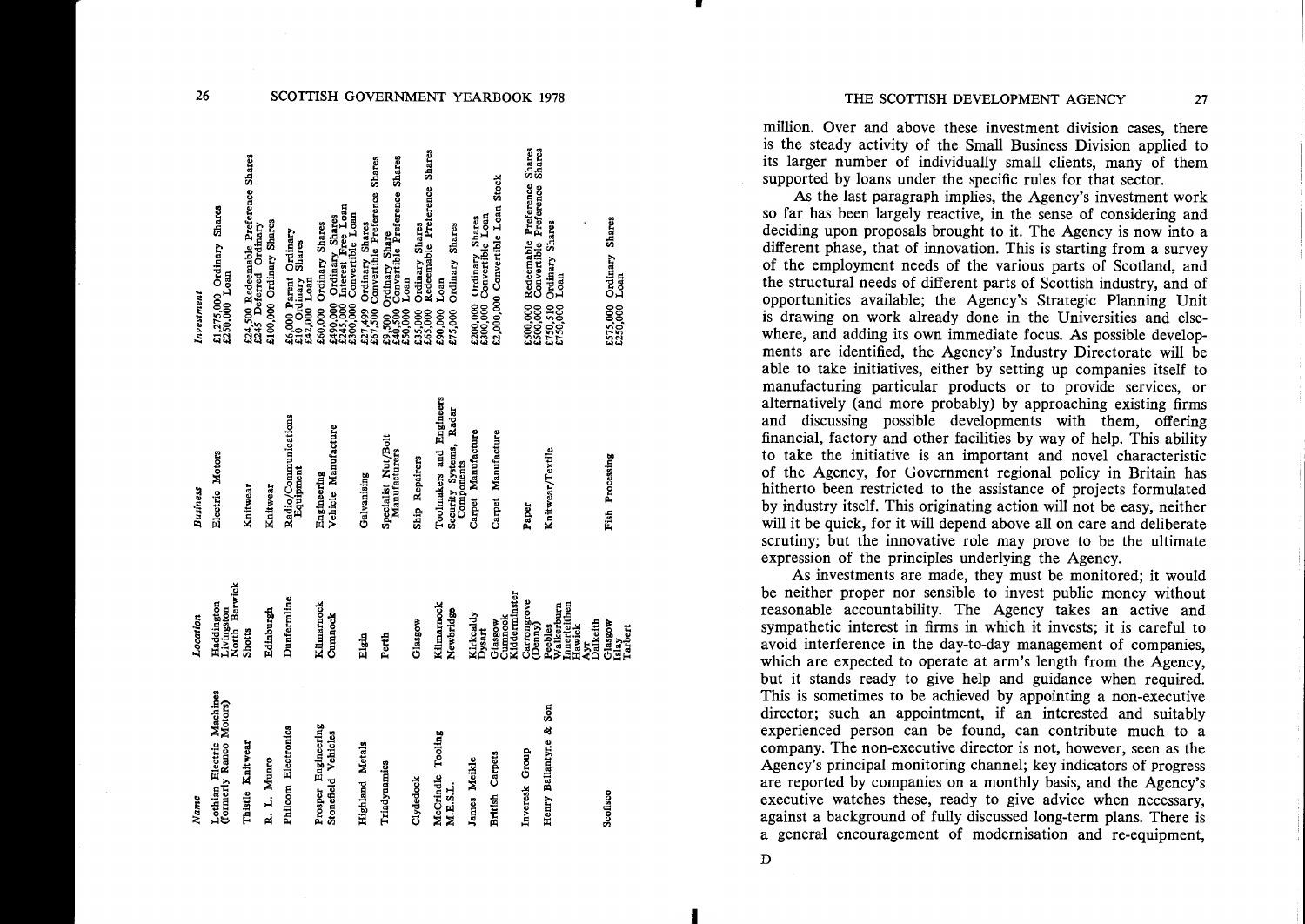always provided that plans are supported by comprehensive, market and other research.

The investment function is crucial to the Agency's pursuit of its purposes. It was believed, and it has been confirmed by experience, that there is in Scottish industry a great need for intelligent, critical but constructive support by way of equity capitalisation in particular. The Agency is finding very great scope, and its further studies and investigations will uncover additional important fields for this work.

In parallel with its investment function, and with converging purposes, the Agency gives careful attention to "industry promotion", that is the encouragement of development and the attraction of inward investment. This is a field assiduously cultivated by others — the New Towns, the Regions, some Districts, the Highlands and Islands Development Board, and, with a more general remit, the Scottish Council (Development and Industry). There has however not hitherto been a body with such broad responsibilities and powers as the Agency, able and expected to play a leading part in attracting inward investment; and it has been agreed with the Scottish Council that, during a two year period from April 1977, the Agency will develop and the Scottish Council will reduce responsibility for the promotion of Scotland as a whole. Care is being taken to ensure that the extra effort from the Agency is carefully directed and usefully focussed.

The Agency has also taken over from the Scottish Council the responsibility for co-ordinating the promotional activities of the various different authorities involved. The Agency will continue the effort to minimise duplication, without diminishing the efforts of local promotional bodies; the aim will be to provide an effective and attractive promotional umbrella, under and alongside which the work of the others concerned will be enhanced.

The Agency's substantial factory building task continues. Its advance and purpose-built factories represent an important aid to industrial development in Scotland. The building effort has already expanded and will continue, influenced and guided by the needs of the time. The former Scottish Industrial Estates Corporation had much experience in the design and location of factories; the Agency continues this, and brings greater financial resources and an important enlargement of powers of independent decision, both as to the placing of factories and as to the choice of tenants.

Part of the effort of the Strategic Planning Unit is being

applied to a study of the considerations that should influence the factory building programme, taking account of local needs and of the permutations of sizes and types of factories. The experience of many years has demonstrated the efficacy of an advance programme of state-owned factories in attracting and encouraging industrial development; the Agency is clear that this should continue and be strengthened and enlarged.

Responsibility for supervising and paying for the derelict land clearance programme in Scotland, formerly resting with the Scottish Development Department, has been transferred to the Agency. It is possible to take an enlarged view of suitable schemes, broadening the work within the wider compass of the Act; much is already in hand, and more remains to be done, to remove industrial dereliction and to make Scotland a better location for industry in the future. A great deal of this work is carried out in close co-operation with local authorities, some of which have contributed greatly to what has been achieved so far.

Land renewal projects differ greatly in size, in area and in nature. The Agency is dealing with  $-$  among others  $-$  the slate quarries at Ballachulish, an old colliery at Brora, redundant industrial buildings in Dundee, a riverside walkway at Govan, and the removal of landscaping of bings (slag heaps) all over central Scotland; the number of schemes already approved is approaching three hundred. The actual and potential impact of this work, both physical and psychological, is very great.

Urban renewal is a matter of general concern, and the Agency's powers are proving appropriate to the planning, implementation and co-ordination of major environmental schemes of this kind. By far the most important such scheme so far is "GEAR", the Glasgow Eastern Area Renewal scheme where the Agency has been asked to undertake the "co-ordinating managemen<sup>t</sup>" of the work of Glasgow District Council, Strathclyde Regional Council and the Scottish Special Housing Association, along with the Agency's own factory building and land renewal functions, to produce a substantial impact on the long-enduring and hitherto intractable problems of Glasgow's East End. The principle of selecting an area to be the target for priority action by the various bodies having the power to make a real and lasting improvement, and the concept of a "coordinating management" exercised by the Agency, are new